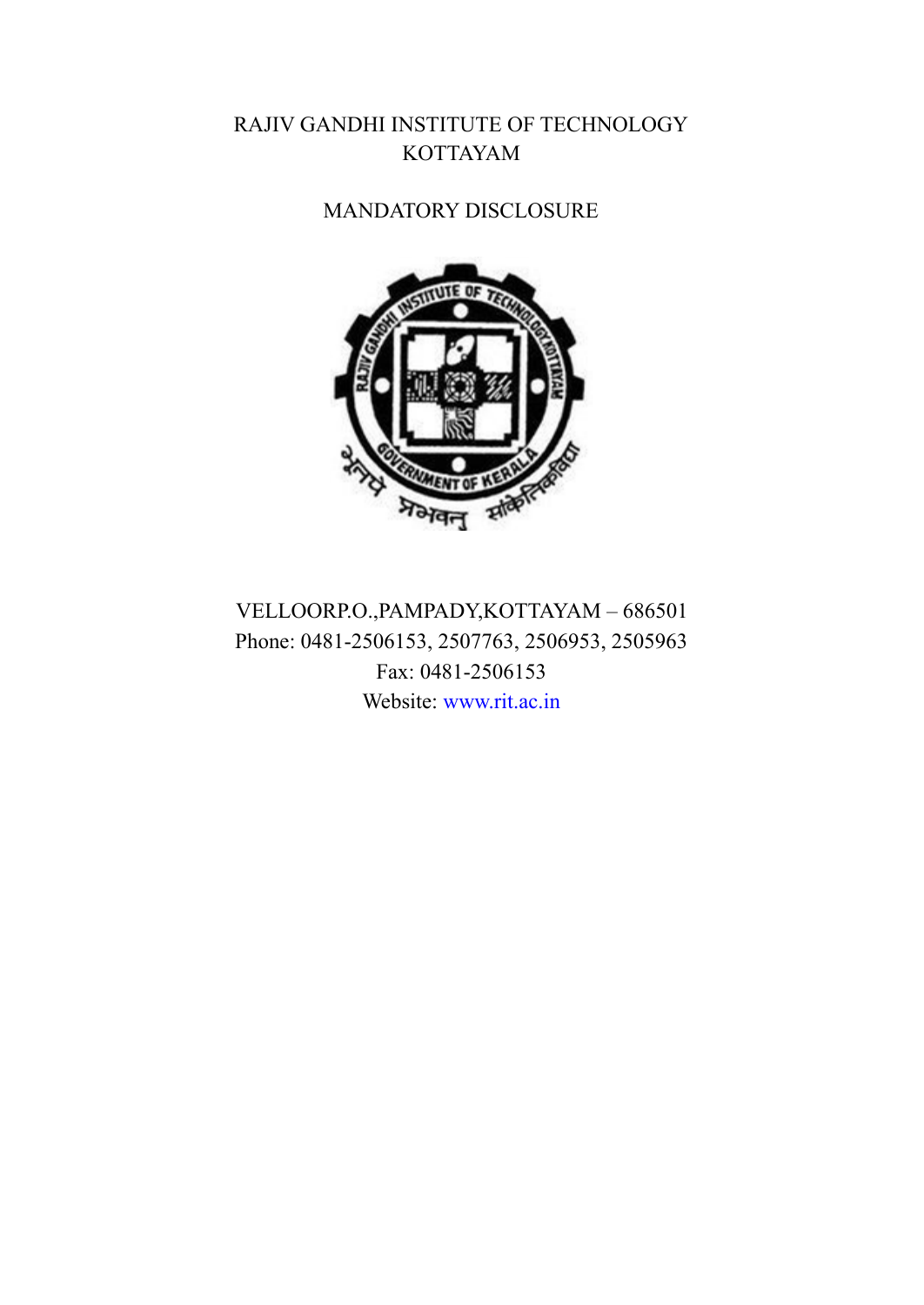#### **AICTE MANDATORY DISCLOSURE**

- 1. Mandatory Disclosure
	-
	- a. Updated on : 15-03-2022
	- b. AICTE File Number : South-West/1-9320995612/2021/EOA
	- c. Date and EoA period of last approval: 25-Jun-2021, 2021-22
- 2. Details of the Institution
	- a. Name : Rajiv Gandhi Institute of Technology
		- (Govt. Engineering College)
	- b. Address : Velloor P.O., Pampady, Kottayam 686501
	- c. State/UT · Kerala
	- d. Phone Number : 0481-2507763
	- e. Office Hours : 9AM to 4PM
	- f. Academic Hours : 9AM to 4PM
	- g. Email : [info@rit.ac.in](mailto:info@rit.ac.in)
	- h. Web Site : [www.rit.ac.in](http://www.rit.ac.in)
	- i. Nearest Railway : Kottayam Railway Station (16 km)
	- j. Nearest Airport : Kochi (110 km)
- 3. Institution Category
	- a. Type of the Institution : Government
	- b. Category (1) of the Institution: Non-minority
	- c. Category(2) of the Institution : Co-Ed
- 4. Organization Running the Institution
	- a. Name of the Organization Running the Institution: Govt. of Kerala
- 5. Affiliating University
	- a. Name of the Affiliating University : APJ Abdul Kalam Kerala Technological University
	- b. Address : CET Campus, Thiruvananthapuram, Kerala - 695016
	- c. Website : [www.ktu.edu.in](http://www.ktu.edu.in)
	- d. Latest Affiliation Period : 2021-22
- 6. Principal
	- a. Name of the Principal : Dr. C. Sathish Kumar
	- b. Exact Designation : Principal
	- c. Phone number : 0481-2506153
	- d. Fax : 0481-2506153
	- e. Email :  $principal@rit.ac.in$
	- f. Highest Degree : PhD
	- g. Field of Specialization: Electronics and Communication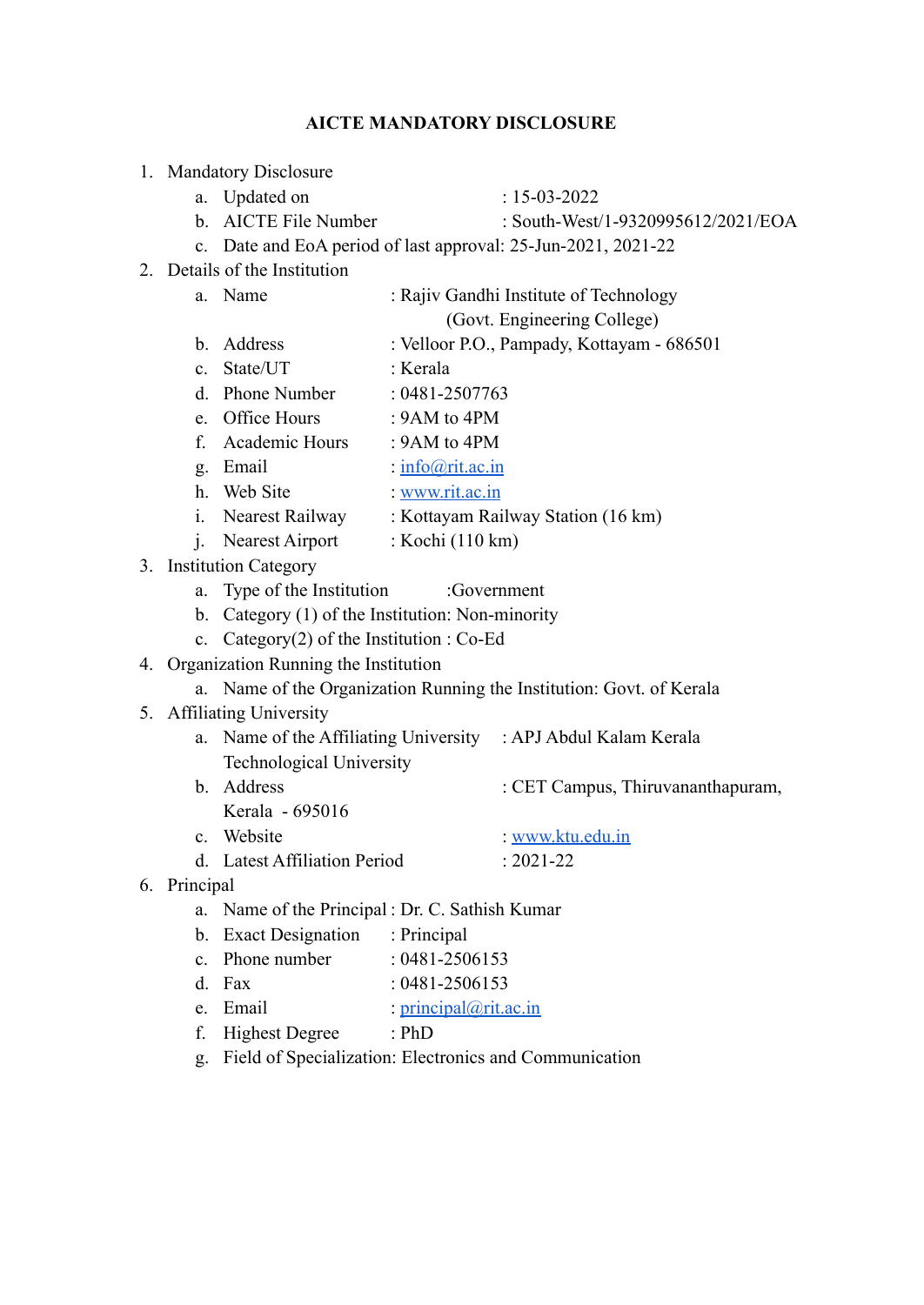# 7. Governing Board Members

| <b>Sl. No.</b> | <b>Name and Designation</b>                                                                             | Category                                        | Email                               |  |
|----------------|---------------------------------------------------------------------------------------------------------|-------------------------------------------------|-------------------------------------|--|
| 1              | Dr. V.G. Idichandy, Professor, IIT<br>Madras                                                            | Chairman                                        | chandy.vgi $(a)$ g<br>mail.com      |  |
| 2              | Dr. P.Ravikumar, Joint<br>Director, CDAC Thiruvananthapuram                                             | Member                                          | ravikumar@cd<br>ac.in               |  |
| 3              | Er. Shaji M Varghese, Managing<br>Director, Kerala Electrical & Allied<br>Engineering Compant Ltd.(KEL) | Member                                          | shaji.varghese.<br>$m(a)$ gmail.com |  |
| $\overline{4}$ | Dr.Sobhana N. V, Professor in CSE                                                                       | Institutiona<br>1 Member<br>(Senior<br>Faculty) | sobhana@rit.<br>ac.in               |  |
| 5              | Dr.Leena Mary                                                                                           | Institutiona<br>1 Member<br>(Senior<br>Faculty) | leena.mary@ri<br>t.ac.in            |  |
| 6              | <b>Higher Education Department</b>                                                                      | State Govt.<br>Nominee                          |                                     |  |
| 7              | Govt. Finance Department.                                                                               | <b>State</b><br>Governmen<br>t nominee          |                                     |  |
| 8              | Dr .Byjubai T.P, Director (In-charge),<br>Directorate of Technical Education                            | Member<br>(Ex-officio                           | dtekerala@gm<br>ail.com             |  |
| 9              | Dr. Vrinda V Nair, DIRECTOR,<br><b>SPFU KERALA</b>                                                      | Member<br>(Ex-officio                           | spfu.teqip.kera<br>la@gmail.com     |  |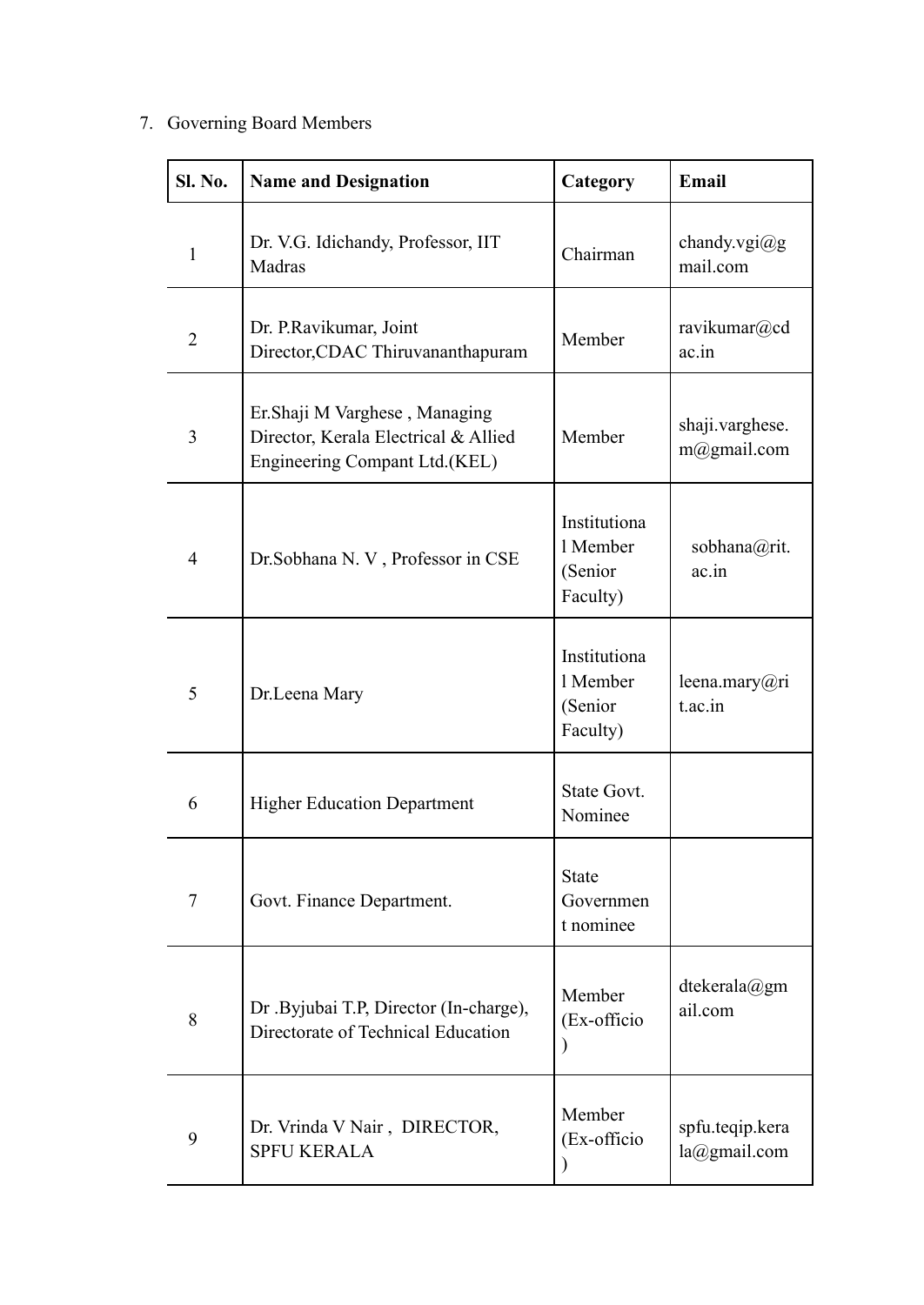| 10 | Controller of examinations, KTU                                                                                               | Universit<br>y<br>nominee           | controller@ $k$<br>tu.edu.in                                              |
|----|-------------------------------------------------------------------------------------------------------------------------------|-------------------------------------|---------------------------------------------------------------------------|
| 11 | Dr. Ramesh Unnikrishnan, Regional<br>Officer & Director, AICTE-South<br>Western Regional Office (SWRO),<br>Thiruvananthapuram | <b>AICTE</b><br>nominee             | rameshtrivandr<br>um@rediffmai<br>1.com<br>aicte.tvtm $(a)$ g<br>mail.com |
| 12 | Dr. C. Sathishkumar, Principal                                                                                                | Member<br>Secretary<br>(Ex-officio) | principal@rit.a<br>c.in                                                   |

### 8. Academic Council Members

| Sl. No         | Category | <b>Designation</b>     | <b>Name</b>          |
|----------------|----------|------------------------|----------------------|
| 1              | Chairman | Principal              | Dr. C. Sathish Kumar |
| $\overline{2}$ |          | Dean - UG              | Dr. Binumol Tom      |
| 3              | Dean     | Dean - PG              | Dr. Ciby Thomas      |
| $\overline{4}$ |          | Dean - Research        | Dr. Leena Mary       |
| 5              |          | Dean - Student Affairs | Dr. George Joseph    |
| 6              |          | HoD - Arch             | Prof. Deepa Rani     |
| $\overline{7}$ | HoD      | Hod - CE               | Dr. Ajitha T         |
| 8              |          | HoD - CSE              | Dr. Madhu K P        |
| 9              |          | HoD-ECE                | Dr. C. D. Anil Kumar |
| 10             |          | HoD - EEE              | Dr. Johnson Mathew   |
| 11             |          | HoD - MCA              | Dr. Reena Murali     |
| 12             |          | HoD - ME               | Dr. Ramesh A         |